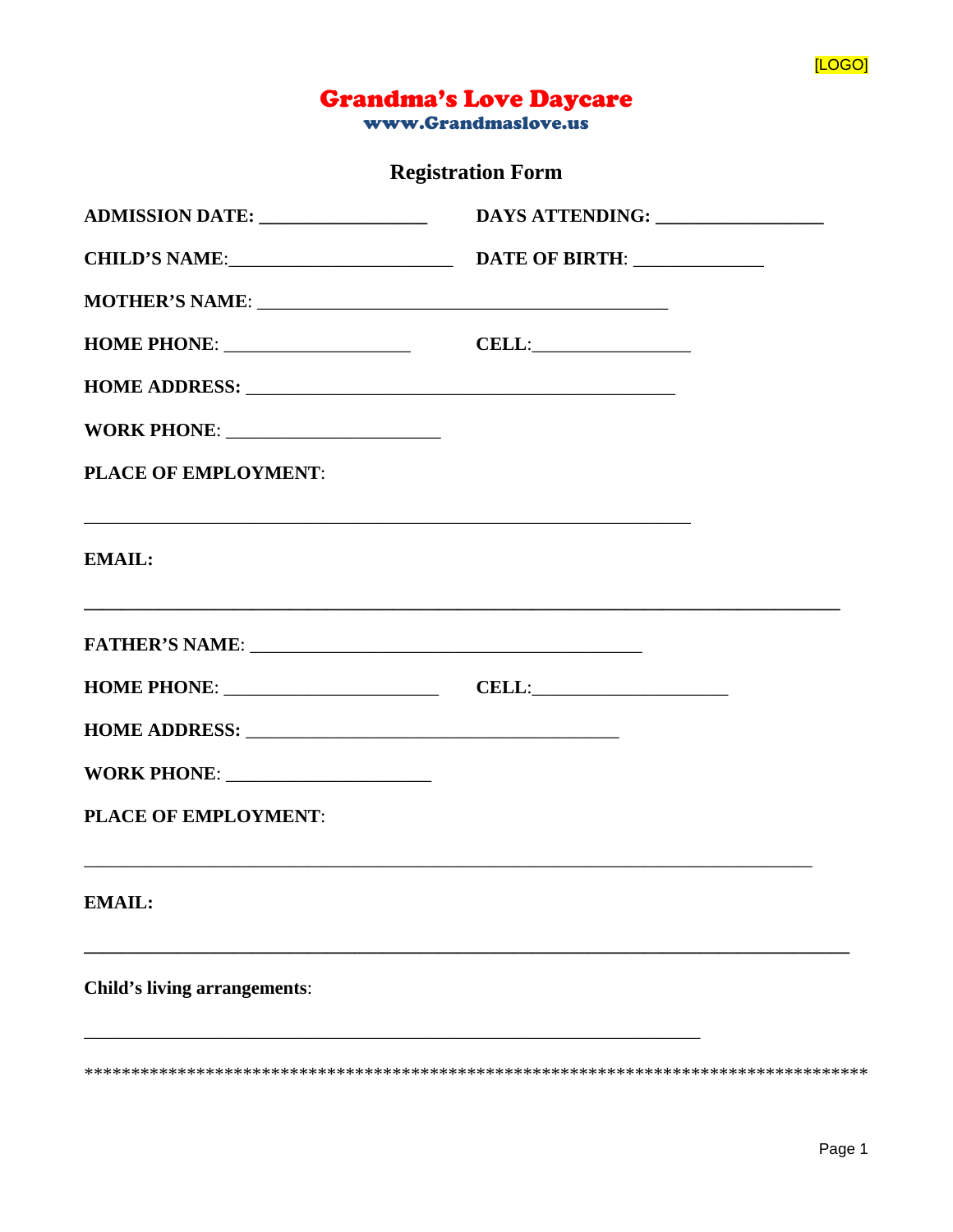

**Parental/Guardian Consent:** 

**Who, other than the child's parents, has permission to pick the child up from the Daycare?** 

| adequate adult supervision.                                                       |                                              |
|-----------------------------------------------------------------------------------|----------------------------------------------|
|                                                                                   | <b>Signature of Parent(s) or Guardian(s)</b> |
|                                                                                   |                                              |
|                                                                                   |                                              |
|                                                                                   | <b>Signature of Parent(s) or Guardian(s)</b> |
|                                                                                   |                                              |
| in the programs offered by Grandma's Love Daycare for the purpose of advertising. |                                              |
|                                                                                   | <b>Signature of Parent(s) or Guardian(s)</b> |
|                                                                                   |                                              |
|                                                                                   | <b>CHILD'S HEALTH QUESTIONNAIRE</b>          |
|                                                                                   | To be completed by the parent/guardian $(s)$ |
|                                                                                   | Name of Child:<br><u>Date completed:</u>     |
|                                                                                   |                                              |
| <b>In Case of Emergency</b>                                                       |                                              |
| Adult to contact if you cannot be reached:                                        |                                              |
|                                                                                   |                                              |
|                                                                                   |                                              |
| Physician and/or clinic                                                           |                                              |
|                                                                                   |                                              |
|                                                                                   |                                              |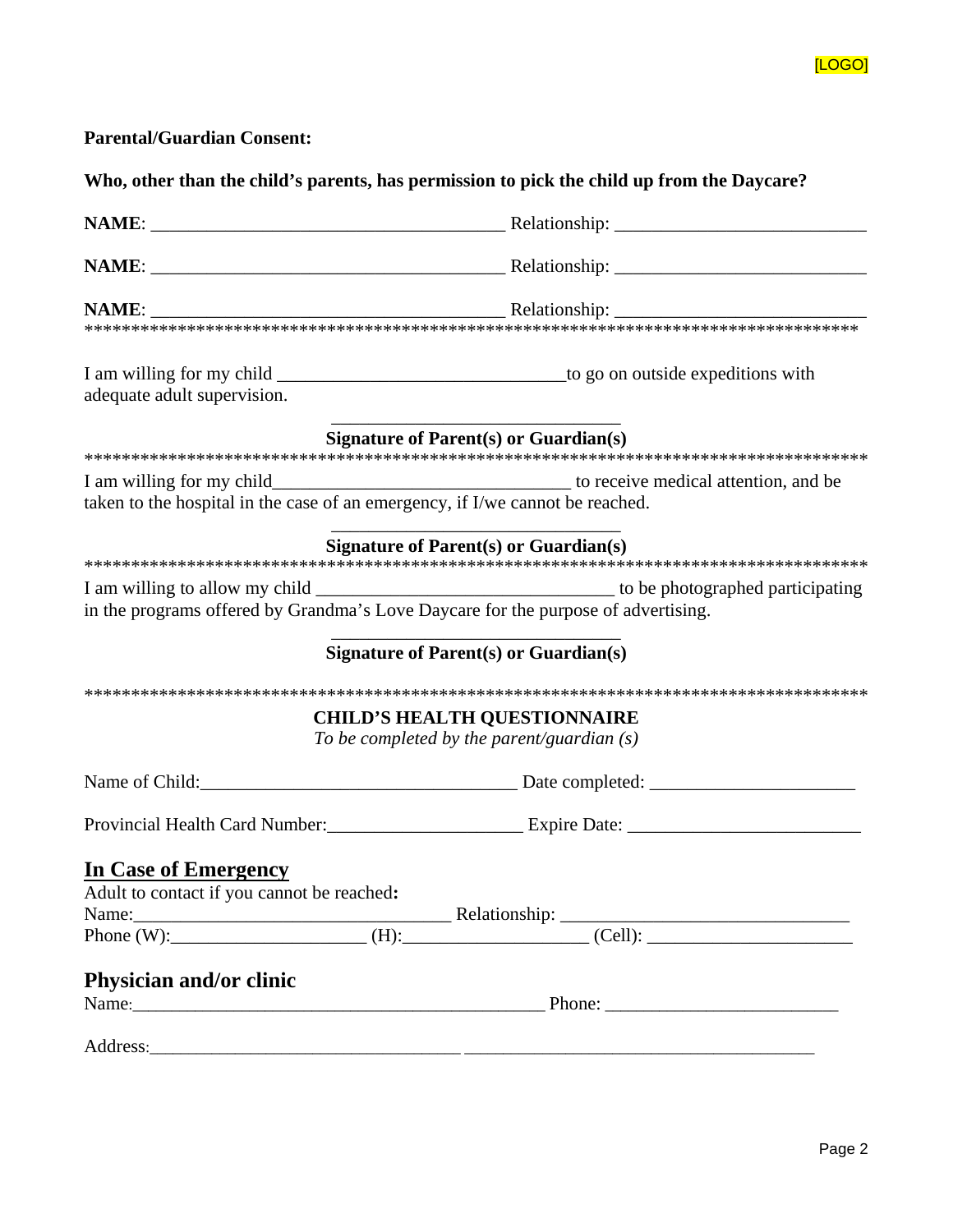

## **Health and Developmental History**

Describe any difficulties or serious illnesses at birth, if any:

Describe your child's general health (e.g. recurrent colds, ear infections, stomach-aches, etc.): Are there presently any serious medical problems? Yes No No  $\gamma$ Is your child taking any medication? Please list all medications Name of Medication Dosage Condition being treated \_\_\_\_\_\_\_\_\_\_\_\_\_\_\_\_\_\_\_\_\_\_\_\_\_ \_\_\_\_\_\_\_\_\_\_\_ \_\_\_\_\_\_\_\_\_\_\_\_\_\_\_\_\_\_\_\_\_\_\_\_\_\_\_\_\_\_\_\_\_ \_\_\_\_\_\_\_\_\_\_\_\_\_\_\_\_\_\_\_\_\_\_\_\_\_ \_\_\_\_\_\_\_\_\_\_\_\_ \_\_\_\_\_\_\_\_\_\_\_\_\_\_\_\_\_\_\_\_\_\_\_\_\_\_\_\_\_\_\_\_\_ \_\_\_\_\_\_\_\_\_\_\_\_\_\_\_\_\_\_\_\_\_\_\_\_\_ \_\_\_\_\_\_\_\_\_\_\_\_ \_\_\_\_\_\_\_\_\_\_\_\_\_\_\_\_\_\_\_\_\_\_\_\_\_\_\_\_\_\_\_\_\_ Has your child ever been to a dentist? Yes\_\_\_\_\_\_ No \_\_\_\_\_\_ Does your child have any dental problems? Describe how your child communicates: How would you describe your child's emotional, physical and social growth, and development to this point? Describe your child's diet (include types of food and fluids he/she is now taking): Fluids/Beverages: Food: Food Allergies: Does your child have any allergies to food or medications or contact allergies? Yes\_\_\_\_\_ No \_\_\_\_\_ If yes, please list: Is the allergy severe enough to require medications or emergency treatment? Yes\_\_\_\_\_\_ No \_\_\_\_\_ If yes, describe and detail any medications required: Has your child eaten peanut butter at home? Yes\_\_\_\_\_\_ No \_\_\_\_\_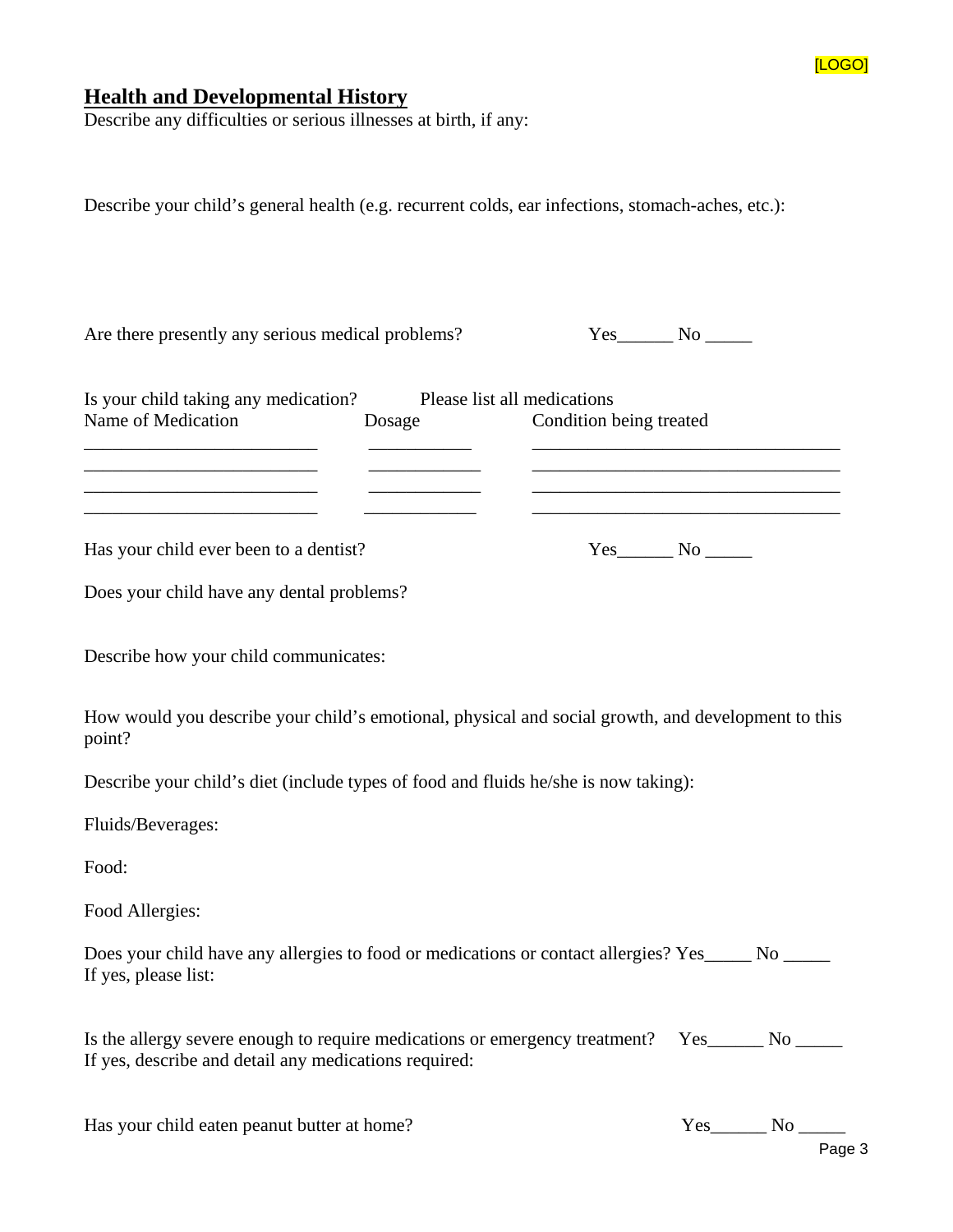

Please list any dietary restrictions (cultural, religious):

Describe any particular concerns you have about your child's diet and/or eating habits:

Describe your child's sleeping habits and routine:

How frequently does your child have a bowel movement?

How far has your child progressed in toilet learning, if applicable?

## **Behavior Patterns and Habits**

Describe your child's behavior and habits (e.g. temperament, energy level):

Describe an ordinary day in your child's life, from getting up in the morning to going to bed, including the times for naps, meals and play, interests, activities, etc.

*Morning:* 

*Afternoon:* 

*Evening:*

Describe your child's particular attachments (e.g. toy, blanket, pet, person) and any particular habits (e.g. thumb-sucking, rocking):

Describe any particular fears your child has shown (e.g. to animals, loud noises, strangers):

Describe how your child reacts to stressful situations (e.g. cries, withdraws, has tantrums, nightmares):

How does your child usually react to new situations?

We would appreciate your views on guiding your child's behavior and setting limits:

Is there anything else that you would like to tell us about your child to help us to provide good care?

**Parent/Guardian's Signature:** \_\_\_\_\_\_\_\_\_\_\_\_\_\_\_\_\_\_\_\_\_\_\_\_\_\_\_\_\_\_\_\_\_\_\_\_\_\_\_\_\_\_\_\_\_\_